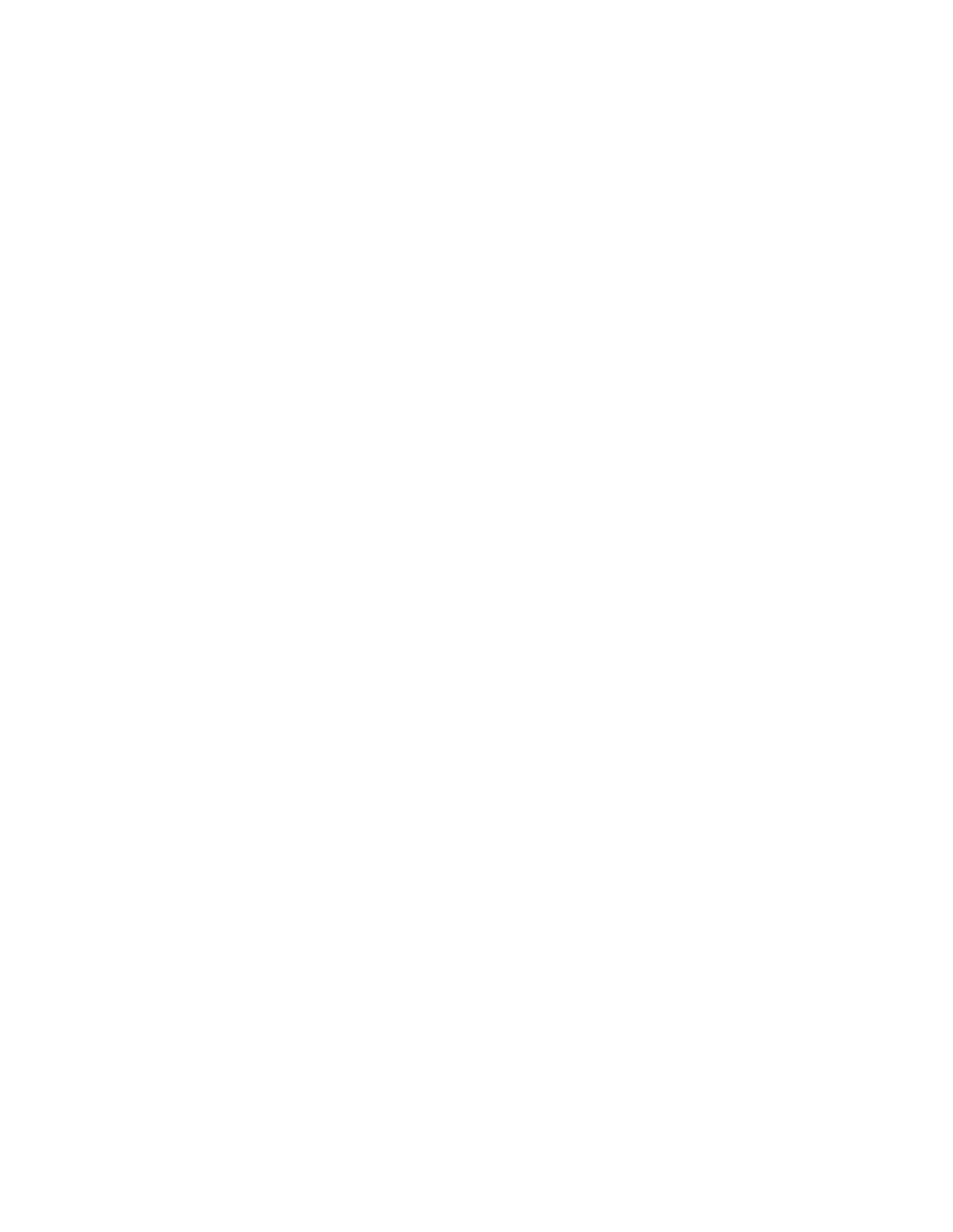### **Mission of RTC**

To encourage and promote the development of a balanced, efficient and affordable regional transportation system to meet the mobility and accessibility needs of people and goods, within and through this region, and minimize transportation-related air pollution.

### **RTC Board of Directors**

#### *Ex-officio Members*

### **Legislative Mandate**

Federal and State laws mandate regional transportation planning and decision making as a pre-requisite for use of Federal and State transportation investment funds. The RTC acts as the Metropolitan Planning Organization (MPO) under Federal law [\(Title 23, USC 450\)](http://www.gpo.gov/fdsys/granule/CFR-2004-title23-vol1/CFR-2004-title23-vol1-part450/content-detail.html) and the Regional Transportation Planning Organization (RTPO) under State law (RCW [47.80\)](http://apps.leg.wa.gov/rcw/default.aspx?cite=47.80&full=true). The RTC carries out the duties of an MPO and RTPO on an annual basis and ensures compliance with all applicable Federal and State regulations.

#### **Functions**

The RTC's 1992 [lnterlocal Agreement](http://www.rtc.wa.gov/agency/docs/RTC-Interlocal19920701.pdf) establishes the organization's responsibilities and select functions are highlighted as follows:

- Maintain a process for developing plans and programs that consider all modes of transportation and is continuing, cooperative, and comprehensive.
- Ensure that interstate transportation issues are coordinated between Washington and Oregon. Develop and adopt [a Regional Transportation Plan](http://www.rtc.wa.gov/programs/rtp/) that is consistent with the comprehensive plans of the counties, cities, and towns within the region and the state transportation plans.
- **Develop a [Transportation Improvement Program](http://www.rtc.wa.gov/programs/tip/) for the area.**
- Provide citizens, affected public agencies, representatives of transportation departments, and other interested parties with a reasonable opportunity for comment on the long range plan.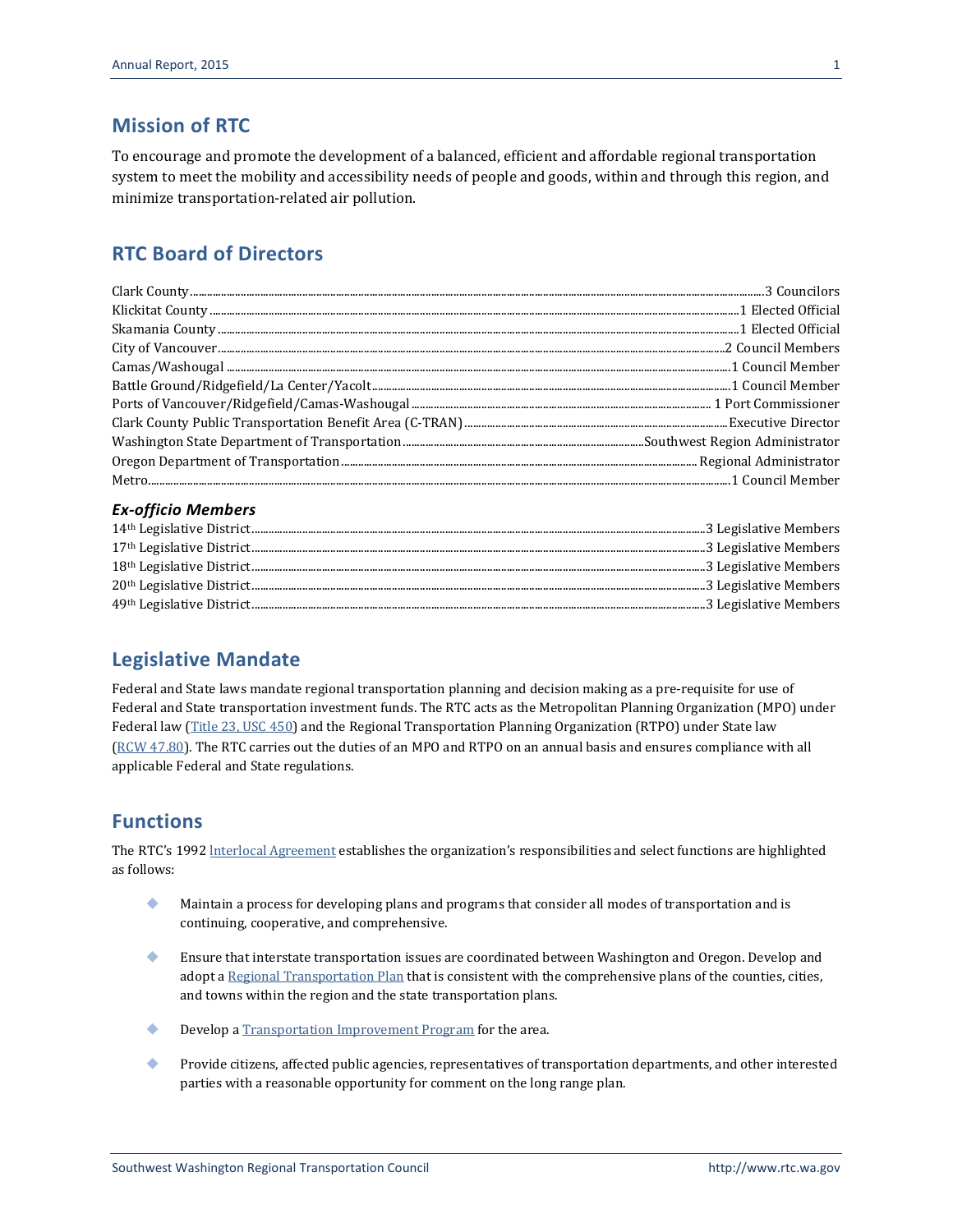Through 2015, the RTC delivered a host of major regional plans and recommendations designed to advance smart investments in regional transportation systems over the coming decades.

### **Regional Funding and Smart Technology**

YR 2015 marked a major breakthrough in funding the next wave of regional transportation investments on the RTC region's state highway system.

At the conclusion of one of the longest legislative sessions in state history, the Washington Legislature passed, and the Governor signed, a multi-year \$16 Billion dollar transportation bill [\(Connecting Washington\)](http://www.wsdot.wa.gov/Projects/Funding/CWA/) which funds major state highway maintenance and safety programs and several key transportation investments within the RTC region. In addition, the Connecting Washington program solidifies funding for many competitive grant programs utilized by RTC members, funds multi-modal solutions, and also distributes a portion of the newly enacted gas tax to all local governments. The Connecting Washington program is an ambitious program and one that members of the RTC are ready to implement in the years ahead.

At the federal level, there is hope that a new Federal bill might come to fruition, as the House recently passed a bill similar to the Senate bill acted on this past fall. The federal funding needs within the RTC region are significant, and all eyes look to see whether Congress can ratify a joint bill, one that the President signs into law and Congress funds.

Beyond funding, the RTC region continues to nurture smart investments in technology through the VAST program. A highlight of this past year is the continued evolution of the multi-agency VAST partnership and exploration of the next round of signal and technology investments that are needed as we transition into the age of connected and "smart" vehicles. RTC and VAST members hosted a half day workshop to explore this topic and regional dialogue is ongoing relative to the standards needed for cutting edge signal and supporting systems. While not all answers are defined at this point, one thing is for sure, RTC and its members are in tune with many of the questions about the region's "connected" future and will continue to work collaboratively to ensure regional signal and related investments accommodate the vehicle fleets of the future by wise technology investment and planning for impacts to congestion, safety and how people travel.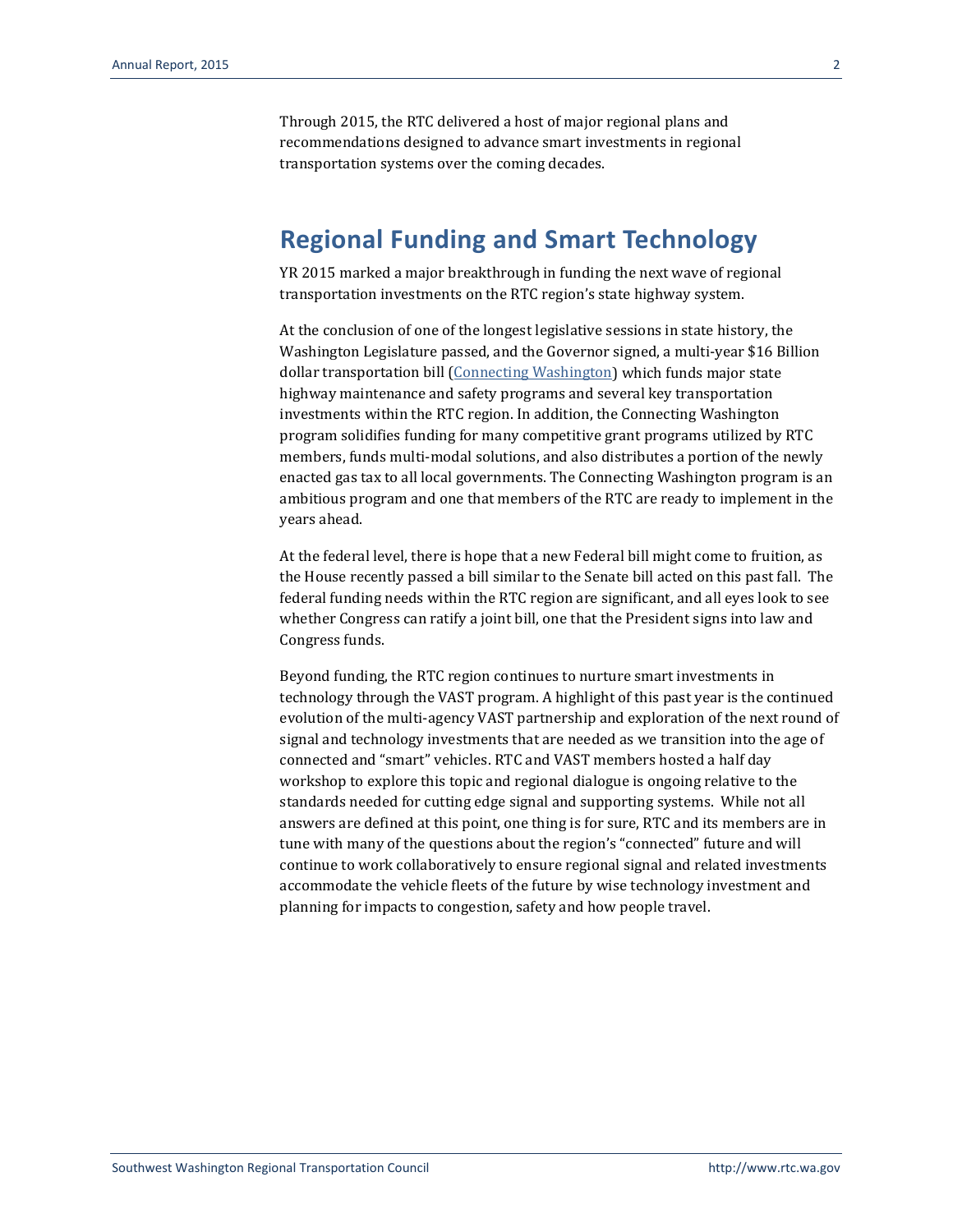### **2015 Top Line Results**

The remainder of the report highlights major 2015 Work Program accomplishments. The work of RTC supports regional progress towards investing and building the systems and infrastructure for future population growth and to promote a vibrant and resilient economy. The 2015 results are reported by line of business as follows:

- **1.** Grant and Project Funding;
- **2.** Regional Planning;
- **3.** Technical Services;
- **4.** Regional Partnerships and Collaboration; and
- **5.** MPO Administration.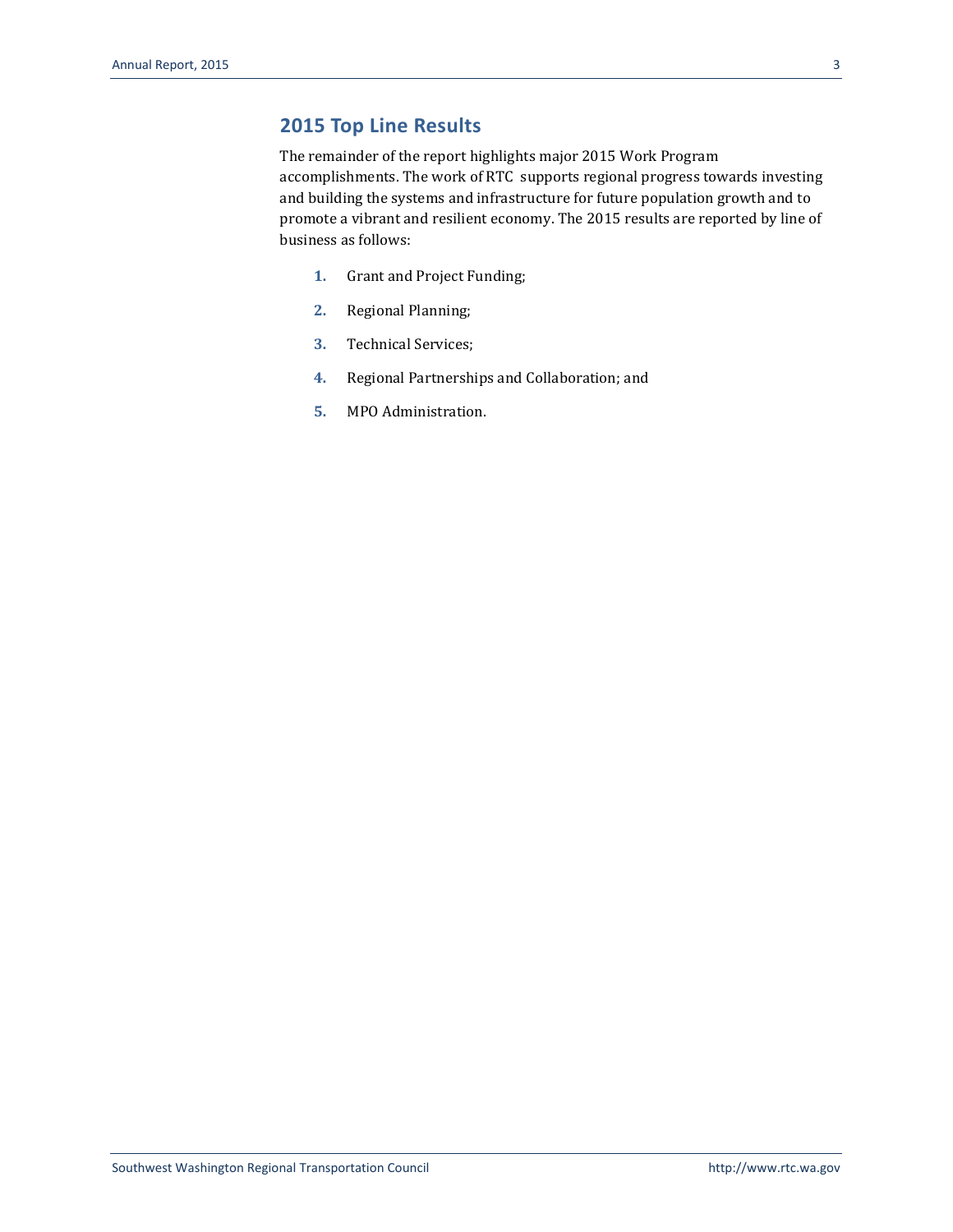# Grant and Project Funding

# **Grant Project Awards**

The RTC administers the largest annual seed investment grant fund in Clark County. On average, the investment fund awards \$9-10 million in competitive grants for regional roadway improvements each year. In 2015, th[e RTC Board of Directors](http://www.rtc.wa.gov/agency/board/) awarded 19 grant awards equaling \$8.9 million in investment.

Over the past 10-years, the RTC has awarded over \$120 million in grant awards. These seed investment dollars are further leveraged, creating a multiplier effect of hundreds of millions in regional transportation investments being catalyzed by the RTC investment fund over the past decade.

#### **2015 Grant Awards**

|        |   | Program # Jurisdiction | <b>Project Name/Description</b>                      | Phase     | <b>STP</b>  | Total        |
|--------|---|------------------------|------------------------------------------------------|-----------|-------------|--------------|
| STP-UL |   | Clark                  | NE 119th Street, 50th Av. to 72nd Av.                | <b>CN</b> | \$1,385,000 | \$5.896.000  |
|        |   | County                 | Widen to 3 lanes with bicycle lanes, sidewalks, etc. |           |             |              |
|        |   | Clark                  | Highway 99 Pedestrian/Bicycle Improvement            | PE.       | \$100,000   | \$350,000    |
|        |   | County                 | Sidewalks, bicycle lanes, and Hawk Signal            | <b>CN</b> | \$200.000   | \$1,036,000  |
|        | 3 | Clark                  | NE 10th Avenue. 154th St. to 164th St.               | CN.       | \$1.840.000 | \$16,086,000 |
|        |   | County                 | Bridge 10th Av. over Whipple creek and upgrade road  |           |             |              |
|        | 4 | Vancouver              | <b>Clark County Transportation Demand Management</b> | PE.       | \$350.000   | \$589.000    |
|        |   |                        | <b>Transportation Demand Management</b>              |           |             |              |
|        | 4 | RTC                    | VAST Coordination and Management                     | PE.       | \$275.000   | \$255.000    |
|        |   |                        | <b>ITS</b> coordination                              |           |             |              |
|        | 4 | <b>RTC</b>             | <b>UPWP</b> and Congestion Management                | PE        | \$350.000   | \$404.624    |
|        |   |                        | Support work elements of the UPWP and CMP            |           |             |              |
|        |   |                        | <b>Total STP</b>                                     |           | \$4,500,000 | \$24,616,624 |

|             |                | Program # Jurisdiction | <b>Project Name/Description</b>                      | Phase     | <b>CMAO</b> | Total       |
|-------------|----------------|------------------------|------------------------------------------------------|-----------|-------------|-------------|
| <b>CMAQ</b> |                | Vancouver              | Mill Plain Blyd. Arrival on Green Improvement        | <b>CN</b> | \$72,700    | \$97.600    |
|             |                |                        | Signal Upgrades to improve arrival on green          |           |             |             |
|             | $\overline{c}$ | Clark                  | Working to Refine IntelliGent Highway Transportation | PE.       | \$685.400   | \$920.000   |
|             |                | County                 | Adaptive Traffic Signals NE 139th St.                |           |             |             |
|             | 3              | WSDOT                  | SR-14 ATIS Infill, I-5 to Evergreen                  | PE.       | \$67.000    | \$90,000    |
|             |                |                        | Install ITS devices and data stations                | <b>CN</b> | \$753,500   | \$1,010,000 |
|             | 4              | C-TRAN                 | Mill Plain Transit Signal Priority Phase 2           | PE.       | \$139.700   | \$187,500   |
|             |                |                        | <b>Transit Signal Priority</b>                       | <b>CN</b> | \$55.900    | \$75.000    |
|             | 5              | WSDOT                  | Centralized Signal System - Join ATMS                | <b>CN</b> | \$149,000   | \$200.000   |
|             |                |                        | Central Traffic System - ATMS.now                    |           |             |             |
|             | 6              | Vancouver              | Fort Vancouver/Mcloughlin Sidewalk Infill            | PE        | \$108,100   | \$125.000   |
|             |                |                        | Sidewalks and HAWK Signal                            | <b>CN</b> | \$821,700   | \$950,000   |
|             |                |                        | <b>Total CMAO</b>                                    |           | \$2.853.000 | \$3.655.100 |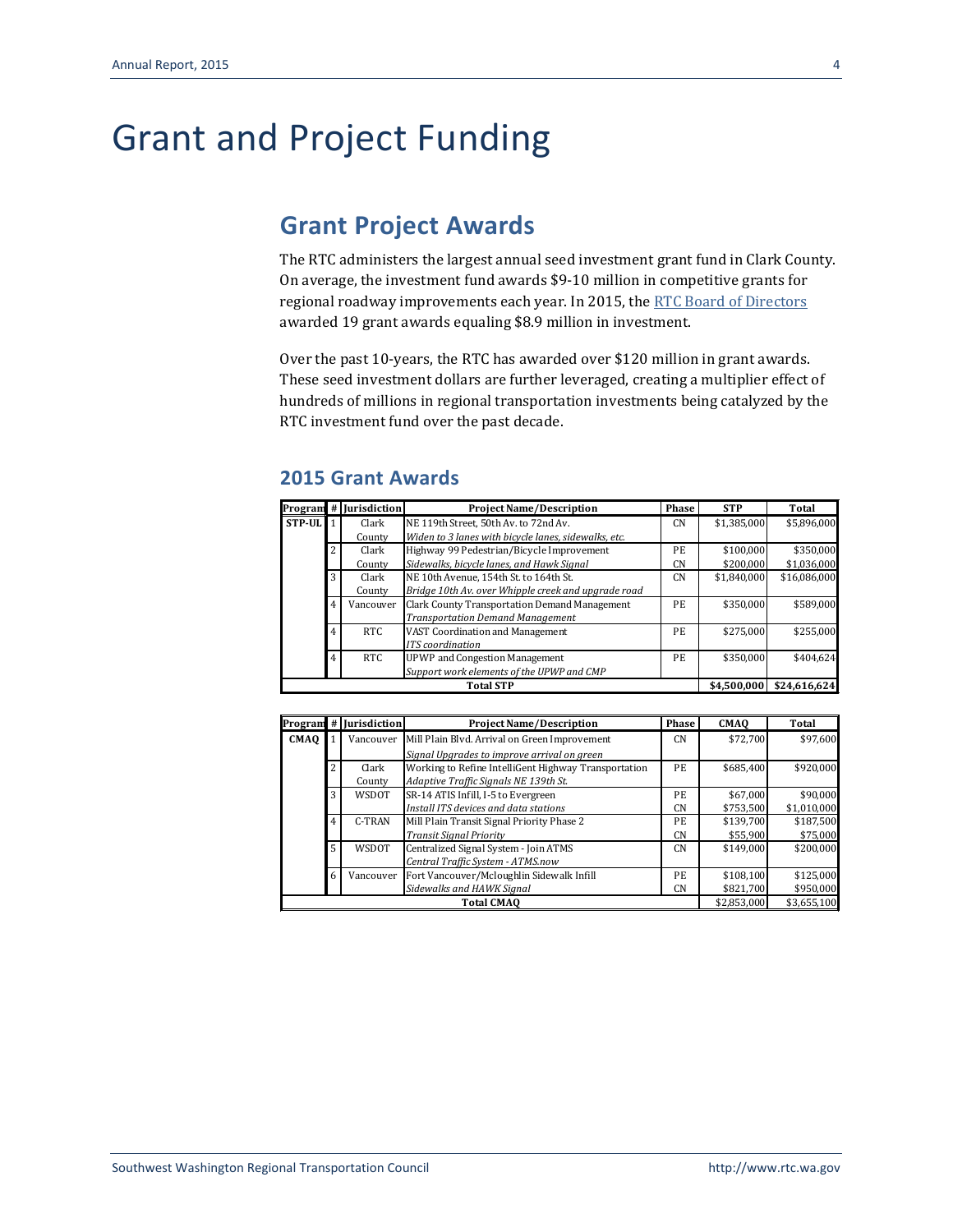| Rank                    | <b>Projects</b>                                     | Agency                       | <b>TAP Request</b> | <b>TAP Award</b> | Source     |
|-------------------------|-----------------------------------------------------|------------------------------|--------------------|------------------|------------|
| $\mathbf{1}$            | Port Connector Segment 2                            | Port of<br>Vancouver         | \$500,000          | \$500,000        | Urban      |
| $\overline{2}$          | Highway 99 Pedestrian /<br><b>Bike Improvements</b> | Clark County                 | \$250,000          | \$250,000        | Urban      |
| $\overline{\mathbf{3}}$ | East 4th St. LED Pedestrian<br>Sign                 | La Center                    | \$47,000           | \$47,000         | Rural      |
| 4                       | Columbia River Renaissance<br>Trail                 | Vancouver                    | \$800,000          | \$600,000        | Urban/Flex |
| 5                       | Main Avenue Access<br><b>Improvements</b>           | Clark County /<br>Ridgefield | \$200.000          | \$148,000        | Rural/Flex |
|                         |                                                     |                              |                    | \$1,545,000      |            |

#### *2015 Transportation Alternative Program (TAP) Grant Awards*

## **Regional Projects Moving Forward**

Through calendar year 2015, local agencies obligated \$11.4 million in regional federal funds. This obligation level allowed the region to exceed the required statewide obligation target.

RTC staff also administered [12](http://www.rtc.wa.gov/programs/tip/amendments/) [amendments](http://www.rtc.wa.gov/programs/tip/amendments/) to the 2015-2018 TIP to ensure regional projects had timely access to awarded grant funds.



### **2016-2019 Transportation Improvement Program**

Th[e RTC Board of Directors](http://www.rtc.wa.gov/agency/board/) adopted the 2016-2019 Transportation Improvement [Program](http://www.rtc.wa.gov/programs/tip/) in October 2015. The TIP programs \$194.5 million in funds for regional transportation investment over the next four years.

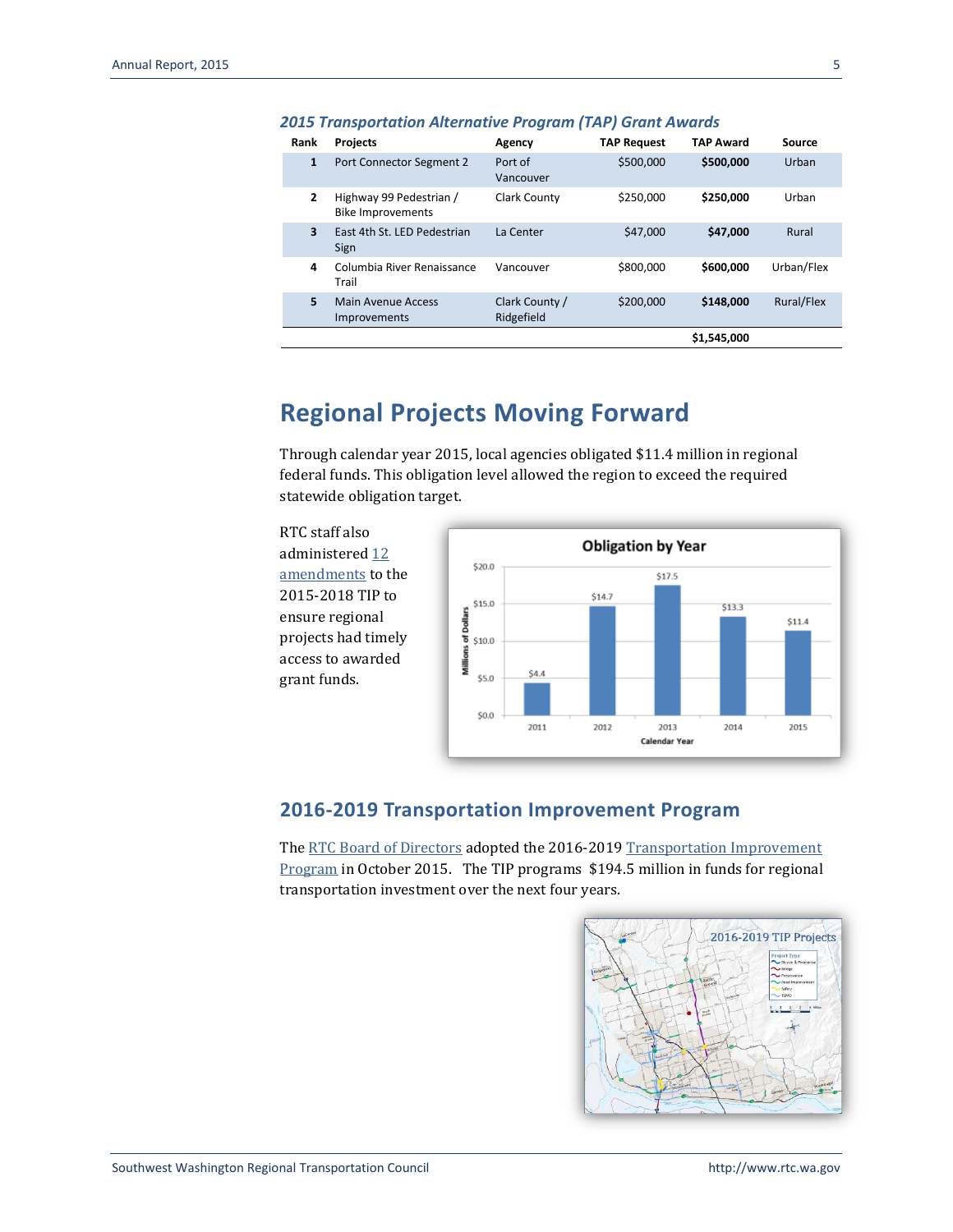#### **Connecting Washington Funding Program**

Governor Inslee and the Washington Legislature enacted a 16 year, \$16 billion multi-modal transportation funding program during the 2015 legislative session.



This multi-year investment plan will benefit the RTC region. The plan invests in: funding major state highway system spot investments, adds state funds for additional maintenance and safety projects, and funds many competitive grant programs across the array of multi-modal programs which benefit the RTC region.

Notable funded projects within the RTC region include over \$238 million in needed system investments. Those include:

#### *RTC Region Gas Tax Distribution to Local Agencies*

| <b>Projects in Clark County</b>                   |           | <b>Total (1000s)</b> |
|---------------------------------------------------|-----------|----------------------|
| I-5 Mill Plain Interchange                        |           | \$98,700             |
| SR-14/Camas Slough Bridge                         |           | \$25,000             |
| SR-502 Main Street Project/Widening               |           | \$7,700              |
| I-5/179 <sup>th</sup> St. Interchange             |           | \$50,000             |
| SR-501/I-5 to Port of Vancouver                   |           | \$6,000              |
| Ridgefield Rail Overpass                          |           | \$7,768              |
| West Vancouver Freight Access                     |           | \$1,900              |
| 27 <sup>th</sup> Street Extension & Rail Overpass |           | \$7,500              |
| <b>Brady Road</b>                                 |           | \$6,000              |
| Street Improvements near School for Blind         |           | \$50                 |
|                                                   | Subtotal: | \$210,618            |
|                                                   |           |                      |
| <b>Transit Projects in Clark County:</b>          |           |                      |
| Vancouver Mall Transit Center                     |           | \$3,200              |
|                                                   | Subtotal: | \$3,200              |
|                                                   |           |                      |
| <b>Projects in Gorge Region:</b>                  |           |                      |
| SR-14/Bingen Overpass                             |           | \$22,900             |
| SR-14/Wind River Junction                         |           | \$5,150              |
|                                                   | Subtotal: | \$28,050             |
|                                                   |           |                      |
|                                                   |           |                      |
|                                                   | Total:    | \$238,668            |

*Compiled by RTC; July 2015.*

*[Connecting Washington](http://www.wsdot.wa.gov/Projects/Funding/CWA/) enacted July 15, 2015, for FY2016-FY2031*

#### **Wrap up of Prior State Funding Program**

Significant progress was made in finalizing construction on two major state projects funded through prior state funding packages (Nickel, Partnership) in 2015. [SR-502](http://www.wsdot.wa.gov/projects/SR502/Widening/) and I-205/18th [St interchange](http://www.wsdot.wa.gov/projects/i205/millplainto18th/) improvements were well underway and should be completed for use in 2016. These two projects will provide significant safety and access improvements to rapidly growth areas in Clark County, represent a milestone for enhancing regional mobility, and should act as a catalyst for economic development.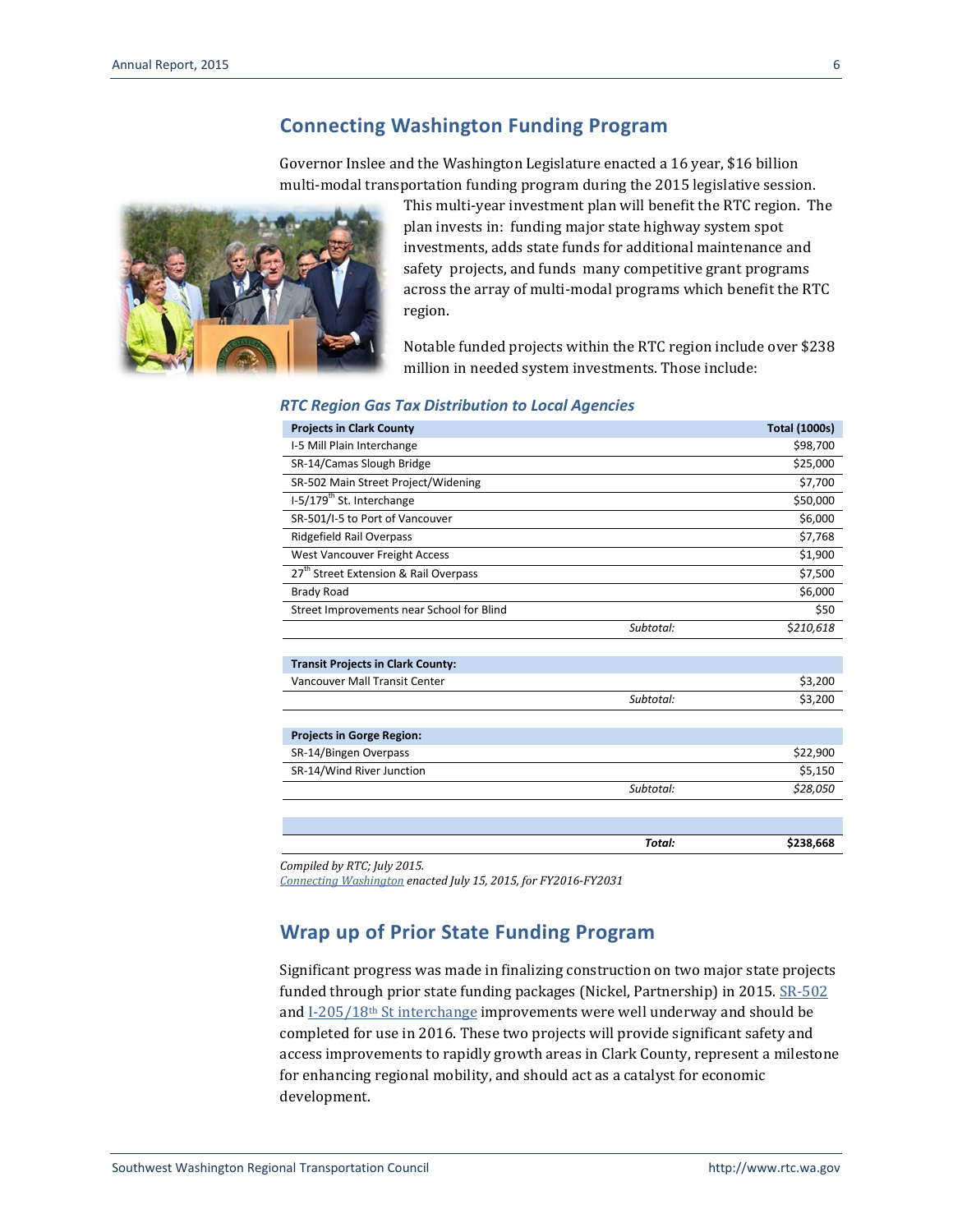# Regional Planning

Regional transportation planning is a primary responsibility of the RTC. Multiple long-range plans were developed within the RTC region through 2015 and are highlighted below. Each plan is designed to identify needs and smart investments to keep the region's regional transportation systems safe, accessible to all populations, and moving to support economic growth.



## **Congestion Management Process**

Annual evaluation o[f traffic and congestion conditions](http://www.rtc.wa.gov/programs/cmp/) within Clark County was completed in July 2015. The 2014 Report confirms that the region's traffic is exceeding pre-recession travel levels and the transportation system is showing signs of stress during the peak travel periods. The findings of this monitoring report indicated significant uptick in congestion delay on major bi-state commute routes (ex. I-5, I-205, and SR-14) as well as the highest ever recorded number o[f bridge](http://www.rtc.wa.gov/data/traffic/bridges/)  [crossings.](http://www.rtc.wa.gov/data/traffic/bridges/) Monitoring and planning for investments along these critical bi-state corridors is ongoing.



# **Vancouver Area Smart Trek (VAST)**

RTC worked closely with the [VAST](http://www.rtc.wa.gov/programs/vast/) agency partners to identify projects and develop funding applications for the partner agencies. \$2.2 million in federal funds were programmed in 2015 through the VAST process including projects for signal optimization, transit signal priority, fiber communications, common software platforms and program oversight projects. Implementation of the long-awaited freeway travel time reader boards went active in the fall, and continued migration of data feeds into the multi-agency [PORTAL](http://portal.its.pdx.edu/Portal/) data-warehouse system will augment the region's ability to research and plan the next wave of system investments. VAST partners also hosted a regional workshop on the future of traffic signal and connected vehicle infrastructure in order to anticipate and prepare for the coming wave of "connected" and smart vehicle technologies. Working together, the VAST program will stage the RTC region to utilize advanced signal and data technologies and increase the efficiency and operating capacity of the regional transportation systems.



## **Commute Trip Reduction Plans**

The RTC worked as part of a multi-agency effort to update both the regional and local Commute Trip Reduction plans. The Regional CTR Plan supports the region's and state strategy to use trip demand management tools to help commuters and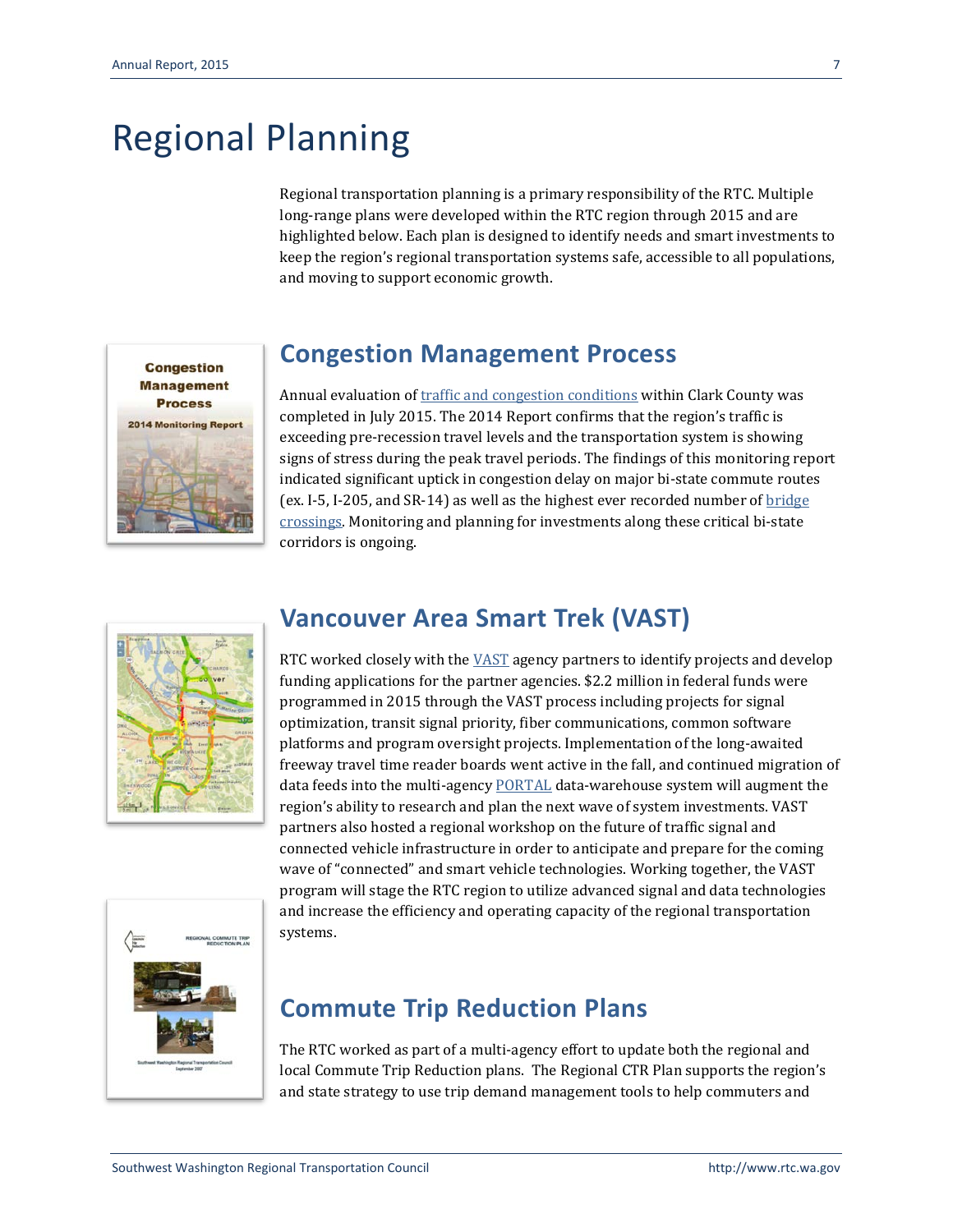offset some demand on the transportation system during peak-travel periods. The RTC's Regional Transportation Plan emphasizes the need for a robust commute trip reduction program. The CTR Plan updates emphasize the region's need to expand the emphasis on promoting carpools and other alternatives to driving during peak periods.

Long term benefits of demand management strategies include helping to offset some demand during peak periods and also offer individual benefits to users, which could include a more active lifestyle and compressed work week schedules. Together with other congestion management tools, the commute trip reduction plan and strategies are techniques the region is using to offer a comprehensive and efficient transportation strategy.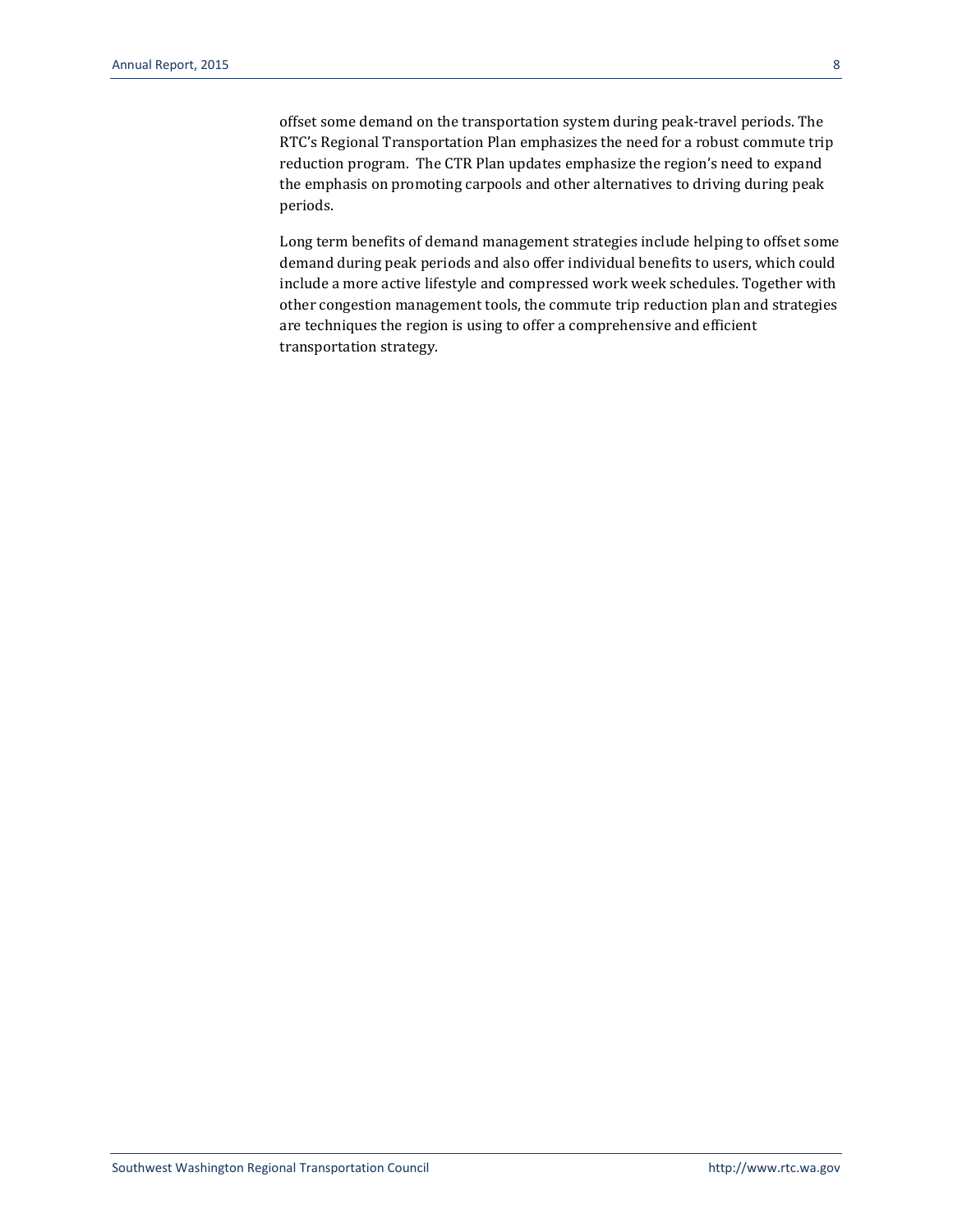# Technical Services

|                                                                       | Published June 2014           |
|-----------------------------------------------------------------------|-------------------------------|
|                                                                       |                               |
|                                                                       |                               |
|                                                                       |                               |
|                                                                       |                               |
|                                                                       |                               |
| <b>Southwest Washington</b><br><b>Regional Transportation Council</b> | e e s                         |
| 1. Teachings<br><b>DIRECTORES REGIST</b><br>Motivates, Mrs 440400     | To be the<br>-------          |
| <b>Real McAttage</b>                                                  | the detailed at the<br>503656 |

## **Growth and Demographic Forecasting**

RTC staff continued to provide technical services and analysis to member agencies in conjunction with the [Clark County 2016 Comprehensive Plan Update](http://www.clark.wa.gov/Planning/2016update/index.html) process. An analysis of persons with Limited English Proficiency was provided to the City of Camas to assist their staff in the development of the city's Title VI program. Additionally, maps of minority and low-income populations were produced for C-TRAN to assist C-TRAN staff in the development of their Title VI program documentation for the Federal Transit Administration.

## **Traffic Counting and Data**

Traffic and collision count data collections efforts were completed in 2015. The RTC collects, stores, and makes available to all member agencies and the publi[c historical](http://www.rtc.wa.gov/data/traffic/)  [traffic count records.](http://www.rtc.wa.gov/data/traffic/) An emphasis of the 2015 count program included the additional collection of freight data at 27 key locations in support of a regional freight study. Through the **VAST** partnership efforts, additional software enhancements are now underway which will result in live traffic count feeds into the database structure.

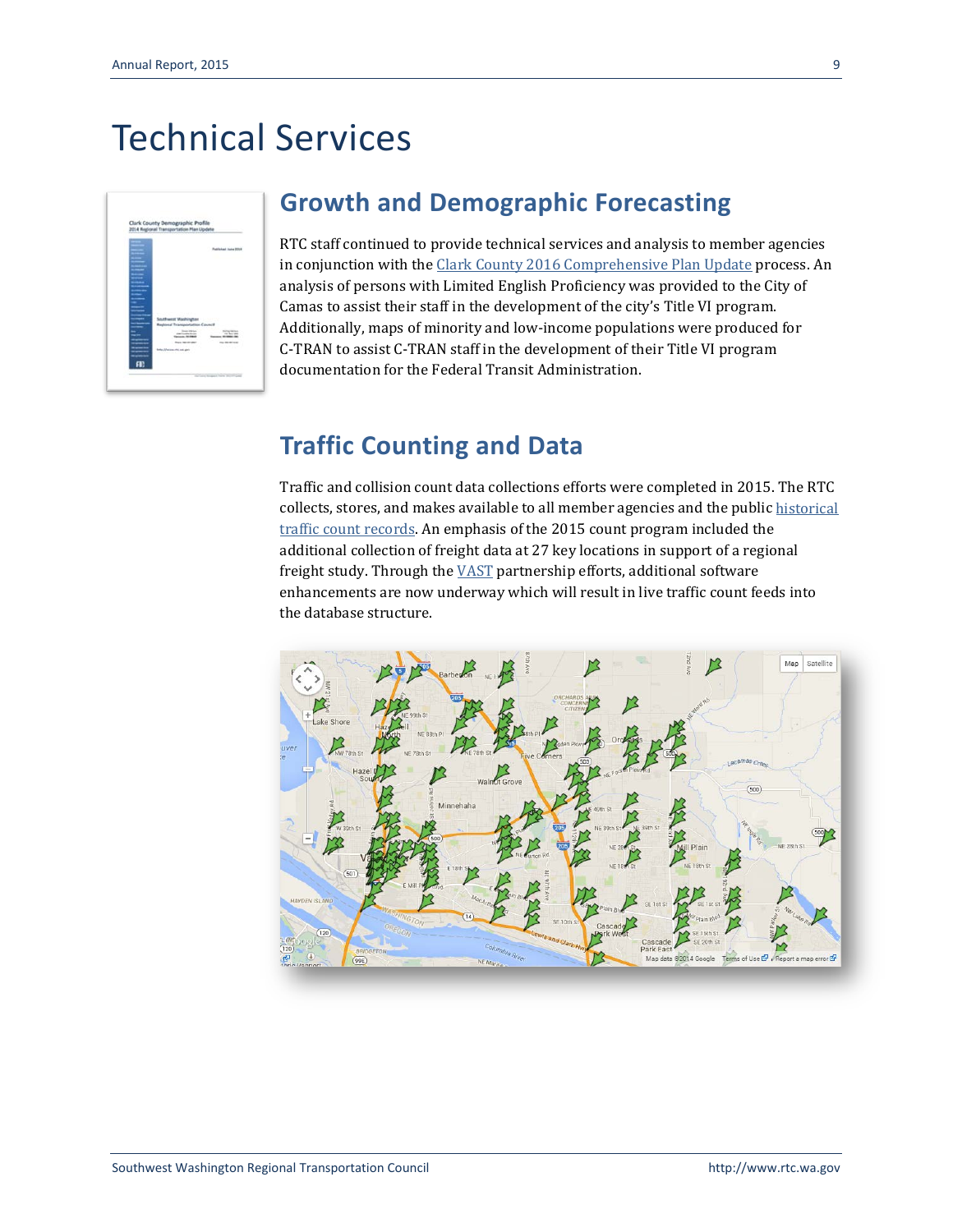## **Regional Traffic Modeling**

Throughout the year, the RTC has participated in County Comprehensive Plan Update discussions to lay the groundwork for incorporating a new 2035 land use forecast. RTC's modeling efforts included inputing growth targets into the regional travel forecasting model, as well as updating the 2035 model transportation networks based on soon to be updated local



transportation Capital Facilities Plans. RTC staff continued to participate in a statewide expert panel in support of WSDOT's efforts to develop a statewide transportation modeling tool as well as committees guiding the improvement of regional travel forecasting tools.

## **Project Traffic Modeling**

RTC provided travel model forecasts for internal and external transportation studies and projects, including support for the following studies:

- City of Ridgefield Downton Circulation Study
- City of Vancouver Westside Mobility Strategy, including the application of new Dynamic Traffic Assignment tools
- ◆ Clark County Manley Road/ NE 259<sup>th</sup> Street
- **Clark County NE 99th Street**
- City of Camas NW 6th and Norwood Intersection

## **Fee-for-Service**

RTC provides technical data and modeling services to private business on a pay-forservice basis. During 2015, the RTC processed 25 data requests and billed private vendors for direct hours of service, creating a net revenue stream to the RTC.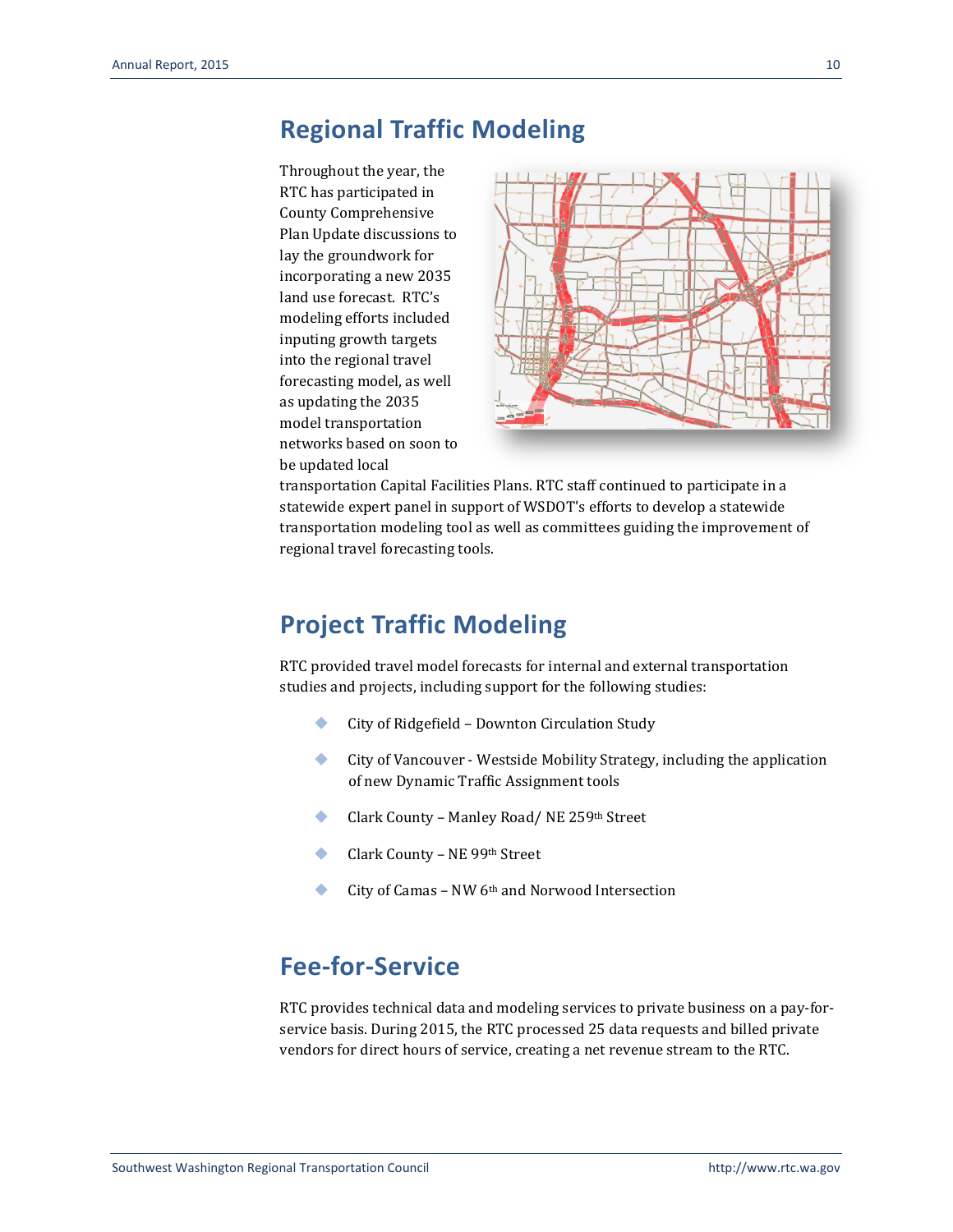# Regional Partnerships and Collaboration

## **Agency Outreach**

Opportunities for strengthening and building new partnerships with member agencies, and stakeholders were advanced in 2015. Significant efforts were put into information sharing of regional project priorities in concert with the Washington State legislative sessions. The RTC partnered with the Clark County Transportation Alliance and participated in numerous meetings and forums in pursuit of securing additional state and federal transportation funding for regional projects. Outreach to other agencies and organizations such as the Columbia River Economic Development Council (CREDC), Identity Clark County (ICC), the Mid-Columbia Economic Development District (MCEDD), local Chambers of Commerce, and related stakeholders continued to be emphasis areas through 2015, with the goal of leveraging regional resources and information.

## **Regional Initiatives**

The RTC has consulted with Identity Clark County and other regional partners in the formation of th[e Southwest Washington Freight and Commerce Task Force](http://identityclarkcounty.org/initiatives/freight-mobility/) (SW-FACT). Led by the private sector, SW-FACT was organized to advance regional dialogue and funding for critical freight and commerce related projects. The coalition is currently sponsored by over 100 private sector businesses that are interested in or dependent upon regional freight movements to advance their business interests. Given the freight and export dependence of the RTC and greater Portland region, initiatives such as SW-FACT can be used as coordinating and organizing forums where special attention is given to advancing critical freight system investments identified as priorities with the RTC's Regional Transportation Plan. The RTC provided in-kind consulting and mapping services to this effort.

# **Bi-State Collaboration**

The RTC jointly hosted three [Bi-State Coordination Committee](http://www.rtc.wa.gov/bistate/) meetings with Metro-JPACT. A range of topics were explored including: regional commute patterns, regional economic development initiatives, and regional community values. The findings of these meeting reports and discussions indicate that the Portland/Vancouver region is inextricably tied together economically, freight transportation wise, and that our values are mostly the same. Continued collaboration among agencies assigned to the Bi-State Committee is expected in 2016.